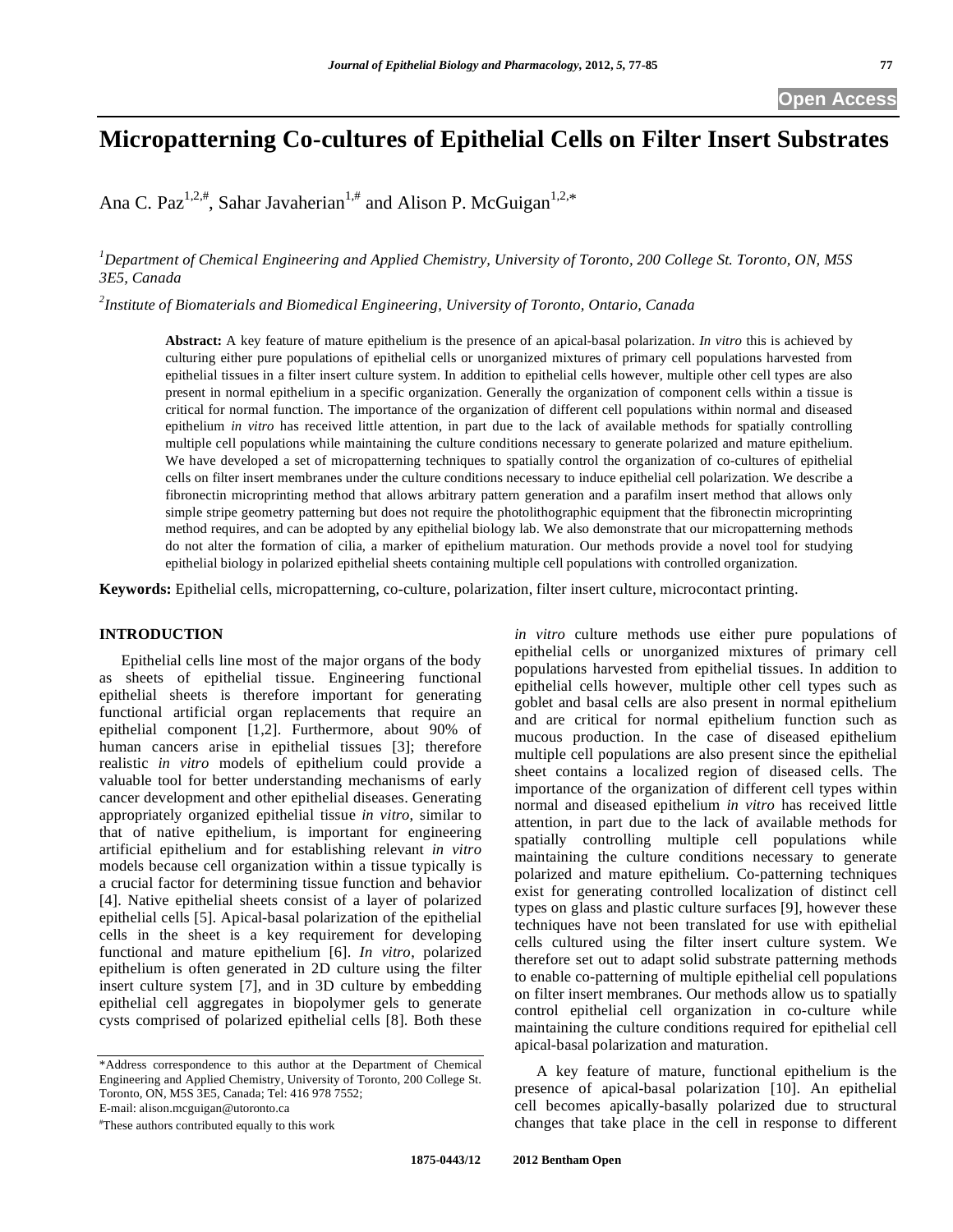environmental and internal clues. Both cell-cell contact (required to form tight junctions) and cell-basement membrane interactions play an important role in the establishment of the apical-basal polarity [8]. Currently, one of the most common *in vitro* model systems used to study polarized epithelium tissue is the filter insert culture system. During filter insert culture the cells are grown as a 2D (or multilayer 3D) sheet on the top surface of a filter insert and are initially supplied with nutrients from culture medium situated in both the top compartment of the filter insert and the bottom compartment situated below the porous membrane of the filter insert. Cells are usually grown for few days under these conditions to ensure they are confluent before inducing complete apical-basal polarization and epithelium maturation. Cell maturation is induced by removal of the serum-containing medium in the top compartment and replacement either with nothing (i.e. Air interface culture) or with serum-free medium. Cells continue to be supplied with nutrients at their basal surface from culture medium in the chamber beneath the filter insert [11]. Apical-basal polarization in cells cultured in the filter insert system is thought to be encouraged by the ability of cells to access nutrients from their basal side [12]. Cells apicallybasally polarize typically over a 10-20 day period [13], depending on cell type [14]. Typical markers of apical-basal polarization include ZO-1 expression at the apical surface of the cell-cell membranes [7] and the development of cilia from the apical surface of the cells [15, 16].

 Systems allowing co-culture of epithelial cells with a different cell population are useful for studying the effect of other cells types on epithelium maturation, polarization, and function, as well as the affect of epithelium on the functional phenotype of the second cell population. For example, coculture experiments using fibroblast and stromal cells with epithelial cells have demonstrated that the fibroblasts or stromal cells enhanced morphological polarization as well as advanced differentiation of the epithelial cells [17, 18]. It has been also established in an *in vitro* co-culture system that wound healing in epithelium co-cultured with intestinal myofibroblast progressed more efficiently than in pure cultures where no myofibroblasts were present [19]. Unfortunately, *in vitro* co-culture studies involving polarized epithelium have been largely limited to co-culture of two cell populations in different chambers of the filter insert culture system [20, 21]. These studies limit the influence of one cell type on another to the role of diffusible factors, and completely leave out the role of direct cell-cell interactions. Only limited reports have focused on the effect of contactdependent co-cultures of epithelial cells [22, 23]. These studies, however, did not provide adequate conditions for complete polarization of epithelium and did not control cell organization. To better address such biological questions, we therefore set out to develop a set of methods that allows controlled co-culture of epithelial cells with other cell types under conditions suitable for complete apical-basal polarization and maturation of epithelium.

 Currently the simplest and most common methods for micropattening cells are microfluidic patterning [24], microcontact printing, and the use of microstencils [25, 26]. All of these methods have been designed for micropatterning cells on glass or plastic substrates. Of these methods the last

two are most adaptable for use on filter insert membranes and provided a starting point for developing our patterning strategies. Microcontact printing utilizes an elastomeric stamp or mould, usually made of poly(dimethylsiloxane) (PDMS), prepared by casting the liquid prepolymer of an elastomer against a master, fabricated using photolithography, which has a patterned relief structure [27]. This patterned stamp is then coated with a desired adhesion protein and brought into contact with a cell-repellent substrate. When the stamp is removed, a pattern of the adhesive protein remains on the substrate. Cells preferentially adhere to substrate regions containing the adhesive protein. To generate patterned co-cultures, the first cell type is seeded in serum free medium and allowed to adhere to the microstamped proteins. Then a second cell type is seeded in serum-containing medium and adheres to the locations where the first cell type is not present [25].

 Stencil techniques involve generating thin PDMS [28] membranes containing holes of a desired pattern. The PDMS membrane is reversibly bonded to a desired cell adhesive substrate. Cells cannot adhere in regions where PDMS is present but can adhere in the "hole regions" where the underlying cell adhesive substrate is exposed. At any desired time the PDMS layer can be removed to leave a patterned substrate with cells located only where a PDMS hole was previously present. A second cell type can then be seeded to generate patterned co-cultures [29].

 Both of these existing methods require access to a clean room and specialized equipment to generate a photolithographic master. Neither of these patterning strategies has been used previously to generate patterned co-cultured epithelial cell sheets for subsequent filter insert culture and apicalbasal polarization. Furthermore, it is not clear how well the patterned co-cultures produced using these strategies can be maintained over time, which is an important consideration for epithelial cell applications where an extended culture period is required to induce apical-basal cell polarization. We set out to adapt existing soft-lithography strategies for micropatterning co-cultures of epithelial cells on filters insert membranes. Specifically, we have adapted the extracellular matrix (ECM) protein stamping technique to generate patterned co-cultured epithelial sheets and developed a stencil type method using Parafilm inserts that does not require a clean room or complex equipment. Our patterning methods provide a set of tools for patterning epithelial cell populations while maintaining the culture conditions necessary to generate polarized epithelium.

# **METHODS**

#### **Cell Culture**

 We used the ARPE-19 human retinal epithelial cell line (ATTC CRL-2302, USA) and the MDCK dog kidney epithelial cell line (ATTC CCL-34, USA) at passages between P10-20. For generating co-patterns we used wild type ARPE-19 cells or MDCK cells and ARPE-19 cells or MDCK cells infected with a lentivirus encoding eGFP. ARPE-19 cells were grown in Dulbecco's modified Eagle's medium/nutrient F-12 (DMEM/F-12, Invitrogen, Canada) supplemented with 10% fetal bovine serum (FBS) (Sigma Aldrich, Canada) and 1% Penicillin/Streptomycin (VWR, Canada) and maintained in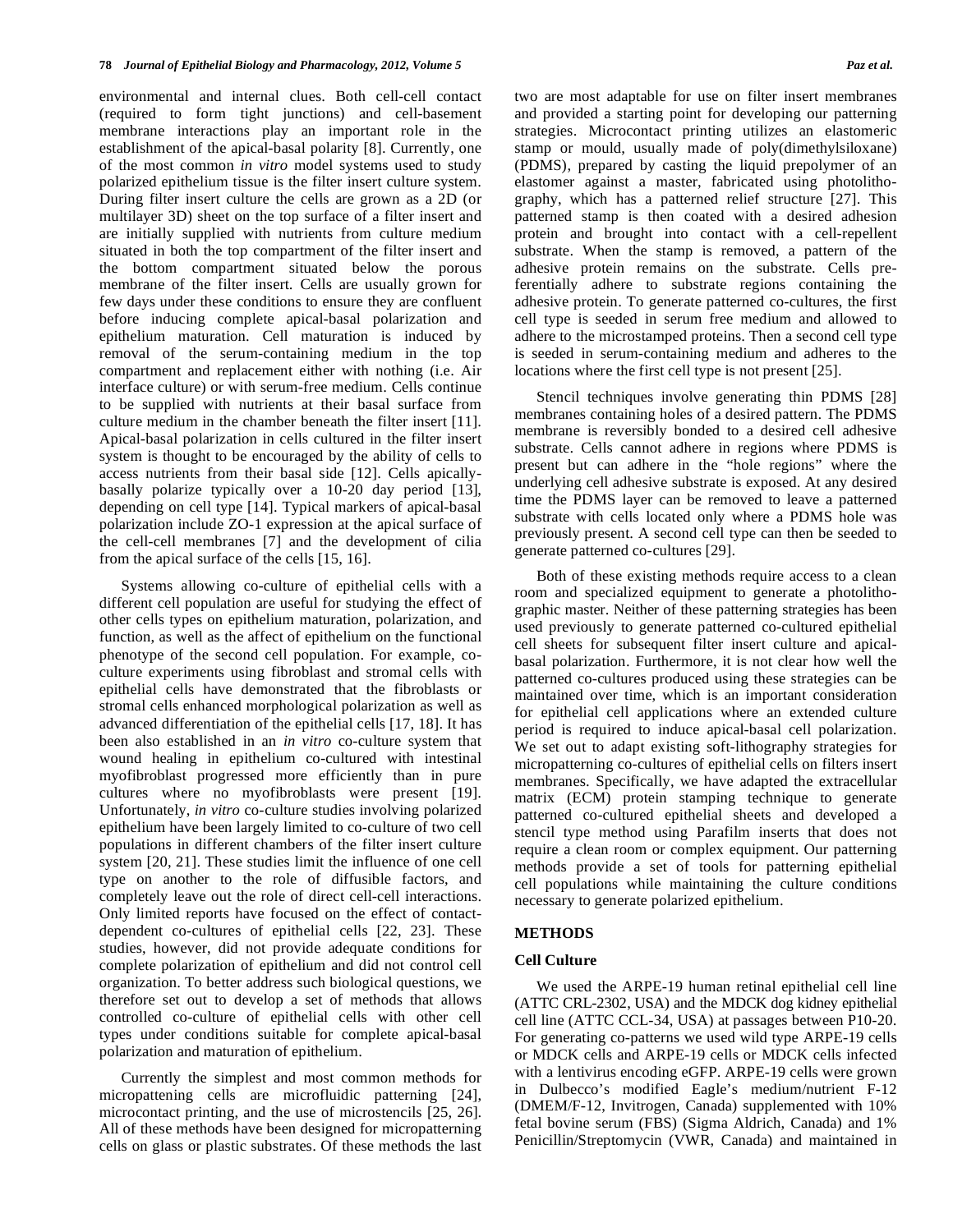an incubator at  $5\%$  CO<sub>2</sub>. MDCK cells were grown in Dulbecco's modified Eagle's medium (DMEM, Biowhittaker, Canada) supplemented with 10% FBS and 1% Penicillin/ Streptomycin and maintained in an incubator at  $5\%$  CO<sub>2</sub>

# **MASTER AND PDMS STAMP FABRICATION**

We created an SU-8 master containing specific topographic features as described previously [30]. Briefly, we designed a photomask with the desired geometric patterns  $(200 \mu m\text{-wide strips})$  using AutoCad and printed the pattern in high-resolution black ink on a transparent sheet. We exposed negative photoresist (MicroChem Corp, USA), spin-coated onto a clean 3 x 5 glass slide, to UV light through our mask to transfer the geometric patterns from the photomask to the photoresist. We then washed away unexposed photoresist with a developer solution (MicroChem Corp, USA) to generate a master with the desired topographic features. The master was silanized under vacuum for 3 hours using 1-Trichlorosilane (UCT, USA)). We generated a PDMS stamp by replica molding as described previously [30]. Briefly, we poured a degassed 10:1 (w/w) mixture of PDMS polymer:curing agent ((Dow Corning Corp, USA) over our master and cured at  $60^{\circ}$ C for 3 hours. The hardened PDMS stamp was then peeled off from the master.

# **PARAFILM INSERT FABRICATION**

 To generate parafilm inserts to fit into filters inserts for a 6-well plate we cut circular pieces of Parafilm (150 mm in radius).To generate a stripe pattern in the parafilm inserts we cut arrays of parafilm using surgical blades (No 10, Feather, Japan). The cut parafilm pieces were removed using tweezers leaving behind holes of rectangular shape in the parafilm inserts. To bind the parafilm inserts onto the filter insert membrane we pressed the parafilm insert firmly onto the filter insert surface to ensure full contact and a good seal with the substrate material. We then placed the insert on a hot plate set at 50 ºC for 5 seconds to further strengthen the bond between parafilm and the membrane. We then added 1 mL of phosphate buffer saline (PBS, VWR, Canada) into each well and degassed the films for 5 minutes at a pressure of 30 psig. This step was critical to ensure liquid infiltration into the small holes and subsequent cell patterning. We UV sterilized the films in PBS for 20 minutes and then removed the PBS from the wells before cell culture. We then added FBS to the filters and incubated at 37 ºC for 30 minutes prior to seeding of the first cell type.

# **TRANSWELL PATTERNING STRATEGY**

 Fig. (**1**) outlines our two strategies for patterning two populations of epithelial cells on filters insert membranes. Using both methods we generated co-patterns of wild-type and GFP expressing cells (using MDCK and GFP MDCK cells or ARPE-19 and GFP-ARPE-19 cells). All methods used filter insert membranes with  $0.4 \mu m$  pores (Corning, USA). Our first strategy (Fig. **1a**) is an adaptation of cell patterning techniques carried out by controlled deposition of ECM proteins [27, 31]. This strategy makes use of a PDMS stamp generated by soft-lithography [32] by replica molding the stamp over topographic features generated using photolithography**.** To generate patterned co-cultures on the filters insert membrane using this fibronectin microprinting

method, first a  $0.5$  cm x  $0.5$  cm PDMS stamp with  $200 \mu m$ wide stripes pattern arrays was sterilized by submerging the stamp in 70% ethanol solution for at least 30 min and dried with air. Then, the stamp was placed in a sterile Petri dish with the pattern side up, covered with  $20 \mu l$  of 100 μg/mlfibronectin solution (Sigma Aldrich, Canada), and incubated for one hour at room temperature. Excess fibronectin not adsorbed onto the stamp was then carefully removed by blotting the stamp on a kimwipe and rinsing it once with double distilled water. The stamp was then blotted again on a kimwipe until there was no visible liquid left on the stamp. Immediately after drying, the inked stamp was placed for 10 min on the filter insert membrane, and a 6 g weight was placed over the stamp to ensure conformal contact. After 10 minutes the weight was removed, a PDMS frame was placed around stamp (this frame was later used to contain the cell seeding solution), and the stamp was removed with tweezers. A 0.05% (W/V) BSA (Sigma Aldrich, Canada) solution was then added over the deposited fibronectin pattern and incubated for one hour at 37ºC. Finally, the BSA solution was removed and the membrane was rinsed with serum-free medium.

 To seed the first GFP expressing cell type (GFP MDCK or GFP ARPE-19) we prepared a cell suspension of  $2 \times 10^6$  cells/mL in serum-free medium and placed 500 µL of the suspension over the fibronectin pattern. The sample was incubated at 37  $\mathrm{^0C}$ , 5%  $\mathrm{CO}_2$  for 1.5 hours for ARPE-19 and 2.5 hours for MDCK cells. Next, un-adhered cells were removed by rinsing the filter insert membrane with serumfree medium. We added 1 ml of serum-free medium to the bottom compartment of the filter insert culture system to better visualize the generated patterns on the filter insert membrane by microscopy. To generate patterned co-cultures the sample was incubated with FBS for 20 min at 37 $\mathrm{^{0}C}$  to deactivate the BSA blocking before adding the second cell type. We then prepared a cell suspension (of the second cell type, wild type MDCK or ARPE-19) of  $3 \times 10^6$  cells/mL in serum medium and added 500  $\mu$ L of it to the sample and incubated at 37  $\mathrm{^0C}$ , 5%  $\mathrm{CO}_2$  for 2 hours for ARPE-19 and 3 hours for MDCK cells. Un-adhered cells were then removed by rinsing the filter with serum medium. Finally, we added 1.5 ml of serum medium to the top compartment and 2.6 ml of serum medium to the bottom compartment. On the next day we switched the medium in the top compartment to serum-free medium and continued the culture for up to 2 weeks periodically supplying the cells with fresh medium in both compartments.

 Fig. (**1b**) shows our alternative more simple strategy for co-patterning that uses parafilm inserts. While this parafilm strategy is limited to only stripe geometric patterns and is not suitable for applications where features smaller than  $100 \mu m$ are desired [33], this method is significantly easier to optimize than the microprinting technique, does not require use of a photolithographic master, and the geometry is adequate to answer a wide range of questions requiring spatially organized epithelium. To generate patterned cocultures using the Parafilm insert method we placed a parafilm insert containing  $300 \mu m$ stripe arrays into the upper chamber of the filter insert and firmly bonded the parafilm insert to the filter insert membrane (see below). To seed the first cell type (GFP MDCK or GFP ARPE-19) we added 500 µL of a cell suspension of  $2 \times 10^6$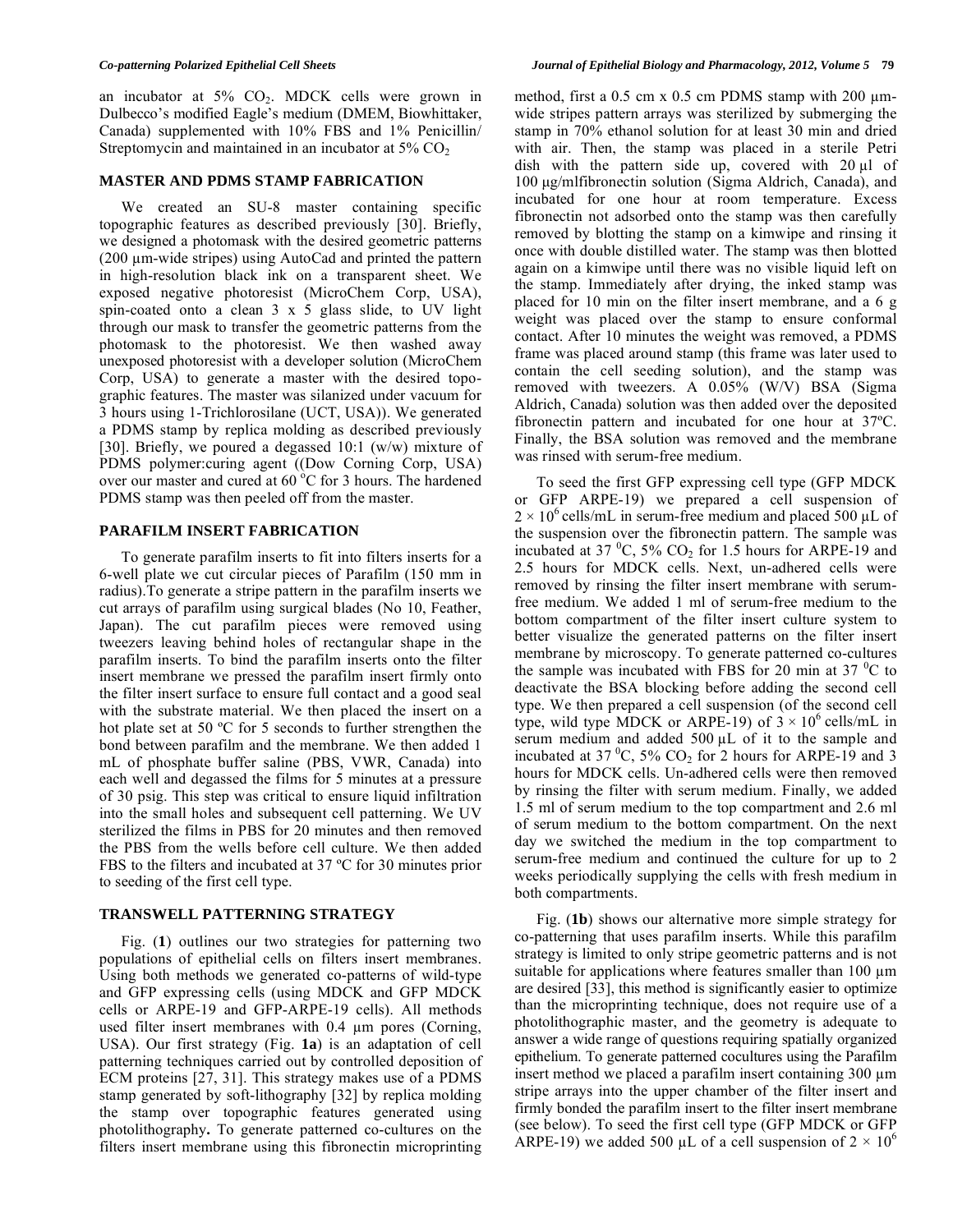Microcontact printing co-culture method



**Fig. (1).** Schematic of patterning strategies.

cells/mL making sure that the entire surface of the insert was covered by the cell suspension. We incubated the samples at 37  $^0C$ , 5%  $CO_2$  for 3 hours. Next, we removed the cell suspension and gently washed away any un-adhered cells with our cell culture medium. To generate the co-cultures, we removed the parafilm inserts 3 hours after seeding of the first cell type for MDCK and 12 hours for ARPE-19 and incubated the patterned cells in fetal bovine serum for 20 minutes, at  $37<sup>0</sup>C$ . We next removed the FBS and seeded  $500 \mu L$  of a second cell type (MDCK or ARPE-19) at a seeding density of  $3 \times 10^6$  cells/mL. We incubated the patterns for 1 hour to allow the additional cells to adhere to the surface free from the first cell type and then thoroughly washed the substrates with growth medium to remove any un-adhered cells. Finally, we added 1.5 mL of serum medium to the top compartment and 2.6 mL of serum medium to the bottom compartment. On the next day we switched the medium in the top compartment to serum-free medium and continued the culture for up to 2 weeks periodically supplying the cells with fresh medium in both compartments.

### **FILTER INSERT CULTURE CONDITIONS**

 We cultured the patterned co-cultures overnight, for one week or for two weeks. In the case of the one and two week cultures, to generate a full-polarized epithelial sheet we cultured the cells with serum medium in the top and bottom compartments of the filter insert culture system for 1 day and then replaced the medium in the top compartment with serum-free medium for the further days of culture. To generate un-patterned control samples for comparison we seeded  $2 \times 10^6$  cells/mL onto filter insert and incubated overnight with serum medium in the top and bottom compartments of the filter insert culture system. After one day we replaced the medium in the top compartment with serum-free medium and cultured the cells for one or two weeks.

# **ASSESSING PATTERNED EPITHELIAL SHEETS**

 To characterize the distribution of the two cell types on the filter inserts over time we stained co-cultures with DAPI (Invitrogen, Canada) and observed the GFP signal from the cells expressing GFP.To determine if the co-patterned cells undergo the same expected apical-basal polarization as is seen in un-patterned cultures we assessed one of the typical apical-basal polarization markers, formation of primary cilia,

by staining the samples for acetylated  $\alpha$  tubulin. We prepared samples for analysis by fixing cells in 4% paraformaldehyde (Electron Microscopy Sciences, USA), permeabilizing using 0.1% tween and staining with DAPI. We used monoclonal anti-acetylated  $\alpha$  tubulin raised in mouse (1:1000, Sigma Aldrich, Canada) and Alexa 647-conjugated anti-mouse IgG (1: 250, Santa Cruz Biotechnology, USA) or Cy3-conjugated anti-mouse IgG (1: 250, Millipore, USA). Images were taken on an Olympus IX81 microscope.

# **RESULTS**

#### **Patterned Co-cultures**

 Here we present two methods for co-patterning epithelial cell populations on filter insert membranes. Firstly we generated a method to co-culture two population of cells by adapting a combination of two previously developed methods for microprinting ECM protein on rigid substrates for generating cell patterns [31] and a co-culture method using microstencils [25]. This method allows generation of any arbitrary size and shape pattern. We also devised a method to co-culture cells into simple stripe patterns using parafilm inserts, which although simplistic is adequate for a number of applications and can be performed without access to specialized equipment. Fig. (**2**) shows co-patterned MDCK/GFP MDCK and ARPE-19/GFP ARPE-19 epithelial cell sheets, zero days after patterning, generated using our adapted fibronectin microprinting and our Parafilm insert methods. As expected, both methods resulted in patterns of alternating stripes of GFP and non-GFP cells. For the fibronectin microprinting method the stripes were about 200  $\mu$ m in width for the GFP cells and 500  $\mu$ m for non-GFP cells. For the parafilm insert method the GFP cells stripes were about  $250 \mu m$  and non-GFP cell stripes about  $400 \mu m$ . As the parafilm inserts are generated manually the accuracy and precision of the stripe sizes are not as high as that of fibronectin microprinting method.

 Selecting the correct cell density for seeding and the correct timing for the incubation period was critical for achieving robust patterning in each of the methods and with each cell type. For example, in the fibronectin microprinting method for MDCK cells, an initial seeding density of  $2 \times 10^6$ cells/mL with an incubation period of 2.5 hours before addition of the second cell type produced good patterning of the cells, and for ARPE-19 cells an initial seeding density of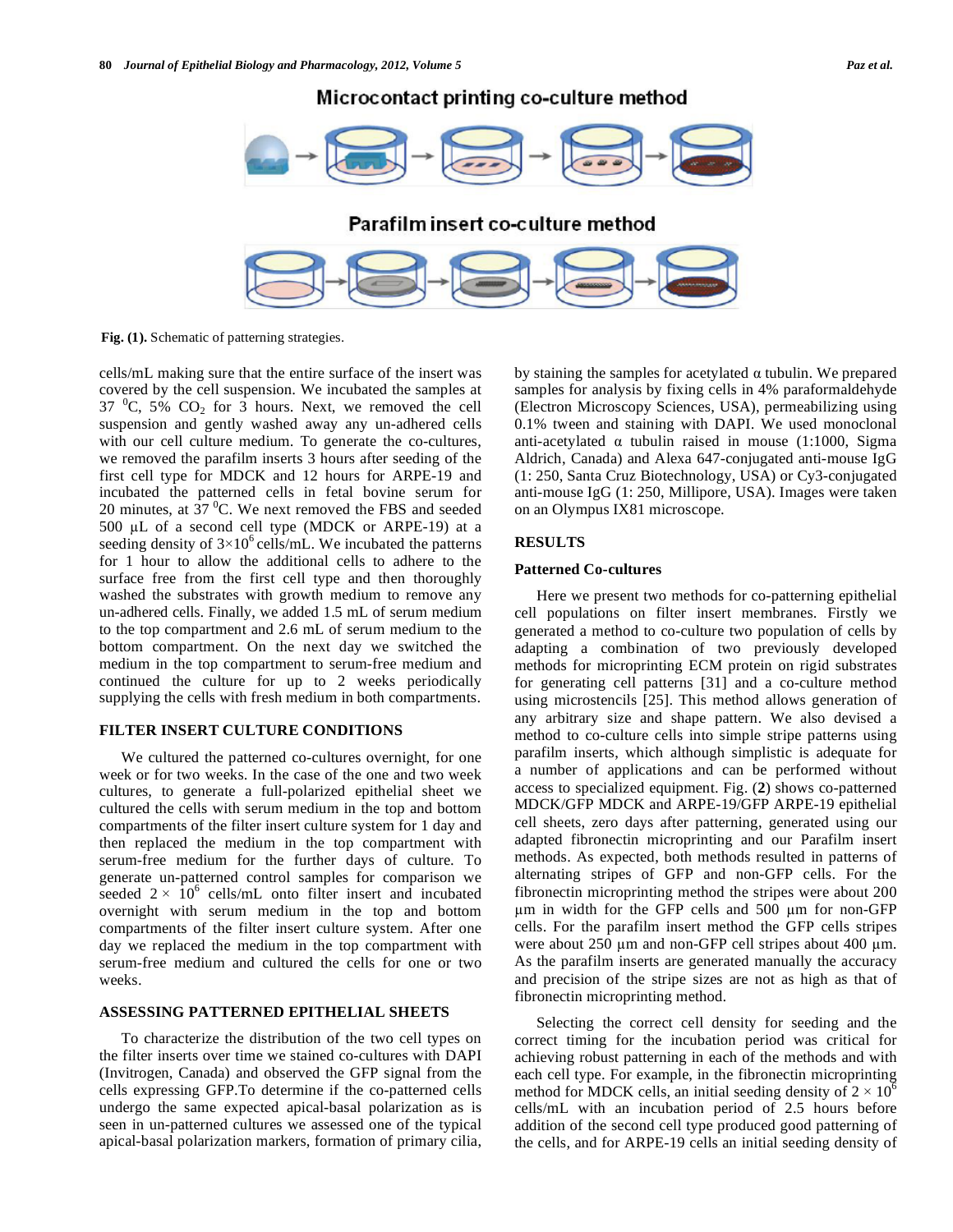

**Fig. (2). Co-patterning of epithelial cells on filter insert membranes at day 0 after patterning. GFP expressing and non-GFP cells were patterned using our two described methods. A -** Co-culture of GFP MDCK and wild type MDCK cells generated by fibronectin microprinting method. **B** – Co-culture of GFP MDCK and wild type MDCK cells generated by parafilm insert method. **C** - Co-culture of GFP ARPE-19and wild type ARPE-19 cells generated by fibronectin microprinting method. **D** – Co-culture of GFP ARPE-19 and wild type ARPE-19 cells generated by parafilm insert method. The scale bar is 200 m wide. *Blue* – dapi, *Green* – GFP.

 $2 \times 10^6$  cells/mL with an incubation period of 1.5 hours produced good patterning. Also, the incubation of the filter with FBS for 20-30 min before the addition of the second cell type was crucial to promote the attachment of the additional cells on the filter insert membranes. We found that although the fibronectin microprinting method allowed arbitrary pattern generation, stamping on the filter insert membrane was more difficult than on glass or tissue culture substrates. It was, therefore, very important to remove the excess fibronectin by blotting the stamp on kimwipe paper, instead of drying the stamp with air or nitrogen gas [27]. Also, the stamping step had to be done quickly so the inked stamp did not completely dry. After the stamp was placed on the filter it was important not to attempt to move the stamp until after the stamping period was complete. All the procedures were done with the filter insert placed in the well plate holder.

 For the parafilm insert method the critical step in ensuring the successful generation of patterns was bonding of the parafilm insert to the filter membrane. Here, it is crucial to ensure the strongest possible bonding by applying pressure without disturbing the patterns in the parafilm insert. We found that the degassing step provided a good indication of whether the bonding between parafilm and the membrane was sufficiently strong. In the case of inadequate bonding the parafilm insert detached from the membrane under vacuum during the degassing step.

# **PATTERN MAINTENANCE**

 We wanted to assess the stability of the co-patterns over time since epithelial cells require 10-20 days to mature fully and it would be desirable to preserve the generated patterns

for the relevant duration. Figs. (**3** and **4**) show maintenance of patterns over long time periods of culture (7-15 days) with serum free medium in the top chamber. Using both techniques MDCK cell sheets remained clearly patterned after 14 days in culture suggesting limited cell mobility within the polarized epithelial sheet. However, with the fibronectin microprinting method the patterns appear to change over time (Fig. **3**) more than in samples patterned using the parafilm insert method (Fig. **4**). ARPE-19 cells moved more significantly over the 15-day period and significant pattern distortion was observed when using both patterning techniques (Fig. **3C**,**D**, Fig. **4B**). This is most pronounced in the fibronectin microprinting method, where even by day 7 the GFP expressing cells mix with the wild type cells. ARPE-19 cell pattern fidelity was lower than in MDCK cells with the parafilm insert method as well, where by day 15 the pattern, while still distinguishable, was not sharp and the two cell populations had mixed.

# **ASSESSING APICAL-BASAL POLARIZATION ON THE FILTER INSERT**

 To ensure micropatterning the cells did not alter their subsequent apical-basal polarization on the filters we stained acetylated  $\alpha$ -tubulin (marker of cilia), which is a typical marker of apical-basal polarization [7, 34]. Since apicalbasal polarization is very well characterized in MDCK cells [14, 16, 35, 36], we used them for these experiments. Fig. (**5**) compares the development of cilia in patterned or unpatterned MDCK cells cultured for 7 or 15 days. In all samples cilia were visible by day 7 and appeared to have increased in length in our images taken at day 15. The frequency of cilia expression did not appear to vary between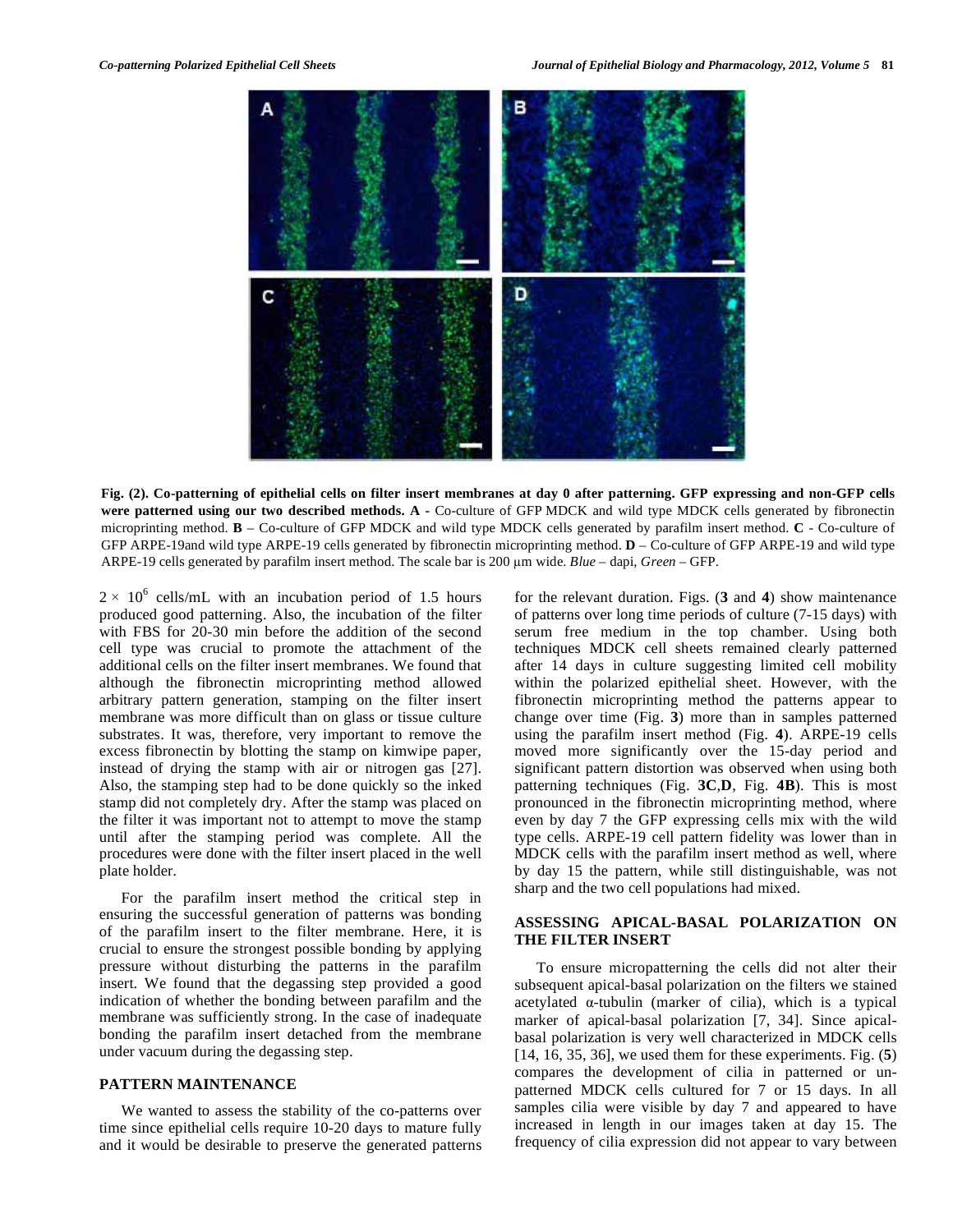

**Fig. (3). Assessment of Fibronectin microprinted co-patterned epithelial sheets on filter insert membranes over time**. All patterns were generated using the fibronectin microprinting method **A** - Co-culture of MDCK cells, day 7. **B** – Co-culture of MDCK cells, day 15. **C** - Coculture of ARPE-19 cells, day 7. **D** – Co-culture of ARPE-19 cells, day 15. The scale bar is 200 m wide. *Blue* – dapi, *Green* – GFP.



**Fig. (4). Assessment of parafilm insert co-patterned epithelial sheets on filter insert membrane filters over time.** All patterns were generated using the parafilm insert method **A** - Co-culture of MDCK cells, day 15. **B** – Co-culture of ARPE-19 cells, day 15. The scale bar is 200 m wide. *Blue* – dapi, *Green* – GFP.



**Fig. (5).** Cilia expression (marked by acetylated α-tubulin) in un-patterned versus co-patterned MDCK cells. **A** - Co-culture of MDCK cells generated by fibronectin microprinting method, day 7. **B** – Co-culture of MDCK cells generated by fibronectin microprinting method, day 15. **C** – Co-culture of MDCK cells generated by parafilm insert method, day 7. **D** - Co-culture of MDCK cells generated by parafilm insert method, day 15. **E** -Un-patterned MDCK cell sheet, day 7. **F**– Un-patterned MDCK cell sheet, day 15. *Blue* – dapi, *Green* – GFP, *Red* –  $A$ cetylated  $\alpha$ -tubulin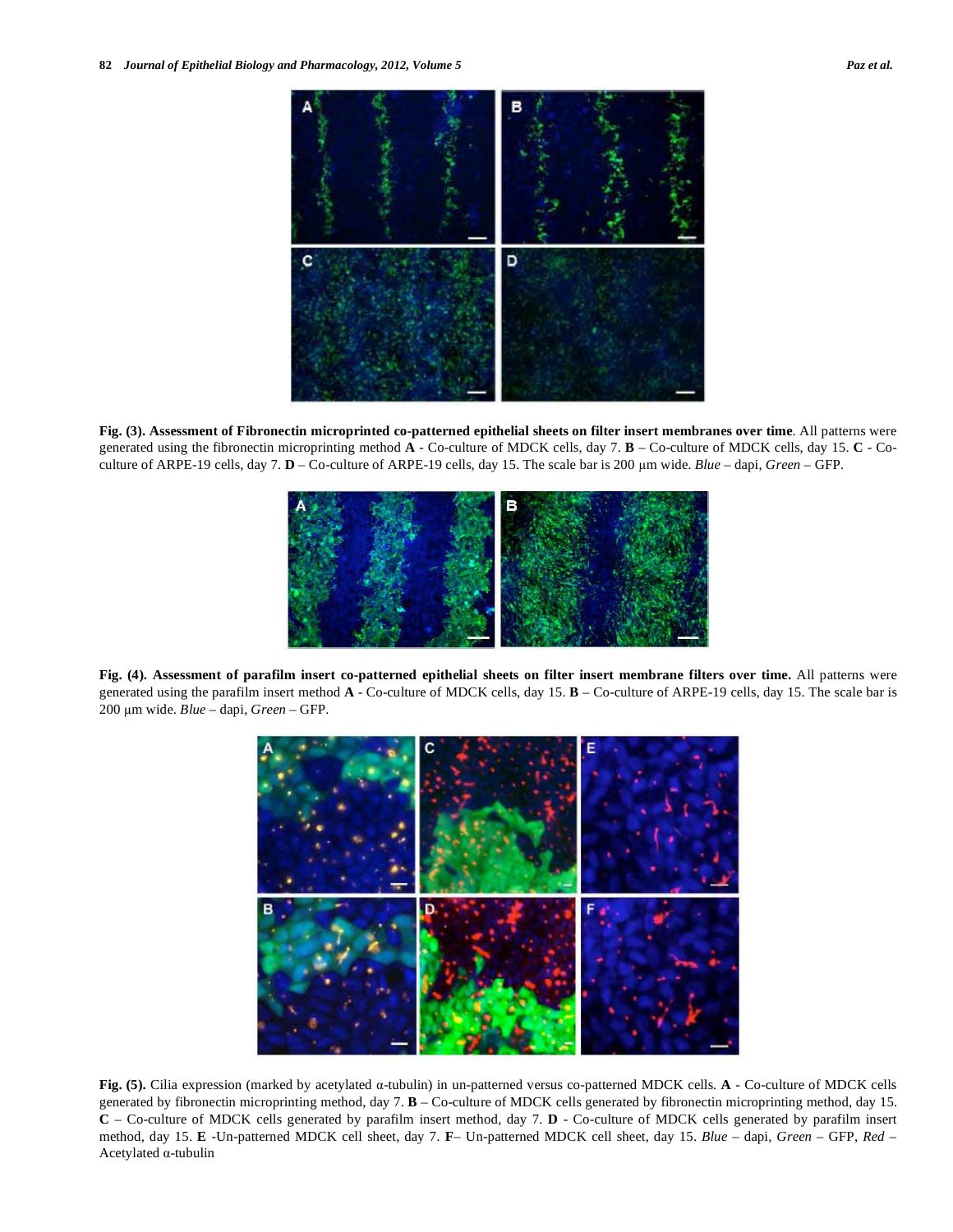the patterned and un-patterned samples and we quantified an average of approximately 25 cilia present per a 50  $\mu$ m  $\times$  50 m square of surface.

# **DISCUSSION**

 Cell patterning is a strategy to spatially control the location of multiple cell populations on a cell culture substrate. By patterning cells into distinct locations within a sheet it is possible to probe the influence of mixing multiple cell populations on the structure and function of the generated epithelial tissue. The influence of different cell types within normal and diseased epithelium on tissue structure and function *in vitro* is not well characterized, in part due to the lack of available methods for spatially controlling multiple cell populations while maintaining the culture conditions necessary to generate polarized and mature epithelium. Here we report on the development of a set of tools to enable co-culture micropatterning of epithelial cells into patterns with controlled dimensions, while maintaining the filter insert culture conditions required for epithelial cell complete apical-basal polarization and maturation. Our *in vitro* techniques are potentially valuable tools for developing assays to study epithelial tissue properties and pathology. For example, using our system it would be possible to investigate how breast cancer cells behave beside normal breast epithelial cells and characterize the effect the tumor cells have on the surrounding normal epithelium tissue. Using our co-culture system it is also possible to characterize the influence of different cell types on epithelium structure and function. For example, one could co-pattern epithelial cells and goblet cells to understand how the distribution of different components of the epithelium influences overall tissue organization and function. Such information is critical for optimizing the design of a tissue-engineered epithelium for lining artificial organs. Furthermore our patterning system provides an interesting tool for drug screening. For example, in cell sheets with one cell type where a subset of cells are marked with GFP, observing pattern disruption provides a fast and easy readout to assess epithelial cell mobility within the cell sheet and the effect of particular treatments, such as drug treatments on this mobility.

 Our patterning methodologies are adapted from two previously reported methods, originally developed for cell patterning on glass or culture plastic substrates [25, 27, 33]: a fibronectin microprinting method, which allowed us to produce co-patterned epithelial sheets with arbitrary features dependent on the design of the stamp, but requires the use of photolithographically produced stamps; and a parafilm insert method that allows the generation of stripe patterns only but is more easily adoptable by any lab since it does not require photolithography. We found that our fibronectin microprinting required significant optimization to ensure reproducible patterning and was sensitive to seeding cell density and timing of each step: Seeding at too low a cell density or incubation for too short a time results in incomplete coverage of the fibronectin stamped area (results not shown). Seeding at too high a cell density or incubating for too long a time resulted in cell clump formation and overgrowth of the cells beyond the patterned fibronectin stamped areas (results not shown). Both these scenarios lead

to poor quality of cell patterning. For the particular cell types we used we found that different incubation times produced robust patterning, therefore, cell density and seeding times will likely have to be optimized for different epithelial cell types. Also, we found that the concentration of fibronectin solution was critical. Using less than  $100 \mu g/mL$  fibronectin solution resulted in poor fibronectin printing. We speculate that this is due to poor confocal contact of the stamp with the porous membraneand therefore the fibronectin transfer or stamping is not as effective as on a rigid surface. Alternatively the fibronectin may not adsorb as effectively on the filter material compared to glass and tissue culture polystyrene. Using a higher concentration of fibronectin counteracts the effect of poor fibronectin transfer. The FBS incubation before the second cell type seeding was also very important to promote faster attachment of the second cell type. This avoided the migration of the first cell type out of the patterns.

 We found the Parafilm insert method easier to implement but as with the fibronectin microprinting method it was important to optimize cell seeding densities and incubation times to ensure robust pattern generation. In the case of MDCK cells, if cells were seeded at too high a cell density or allowed to grow for too long then removal of the Parafilm insert without disrupting the epithelial sheets became very challenging. This was not a problem with ARPE-19 cells, which do not apically-basally polarize as quickly as the MDCK cells on the filters [37]. Depending on the epithelial cell type being patterned it is therefore important to establish when the insert can be removed without disruption of the cell sheet on the membrane. Other important parameters that influenced the quality of the co-pattern were (i) adequate bonding of the parafilm insert to the membrane's surface, (ii) the FBS wash step prior to seeding of the second cell type, and (iii) the cell density of the second cell type. We suggest using the degassing step in the insert preparation as a test for the strength of the bonding between parafilm and the membrane surface. If the parafilm detaches at this step even in some places, the probability of the successful patterning is very low. We also found the FBS wash step following the removal of the parafilm insert very important for promoting fidelity of the desired pattern. We speculate that FBS masks any cell-repellent parafilm residue left behind, promoting faster attachment of the second cell type to the areas free of the first cell type. In the absence of the FBS wash the first cell type started migrating out of the pattern before the second cell type had a chance to adhere, disturbing the imposed pattern (results not shown). Finally, with the parafilm insert method the success of the patterning depended more on the seeding density of the second cell type as opposed to that of the first cell type. Here, if the density of the second cell type was too low the first cell type migrated out of the pattern into the areas unoccupied by the second cell type, disrupting the pattern.

 A key issue we needed to address for both methods was maintaining the co-culture patterns for an extended culture period (10-20 days) to allow adequate maturation of the epithelial sheets on the filter insert membranes. Pattern integrity over time varied depending on the motility of the epithelial cells and their tendency to move within the sheet. After 15 days in culture the co-culture patterns in MDCK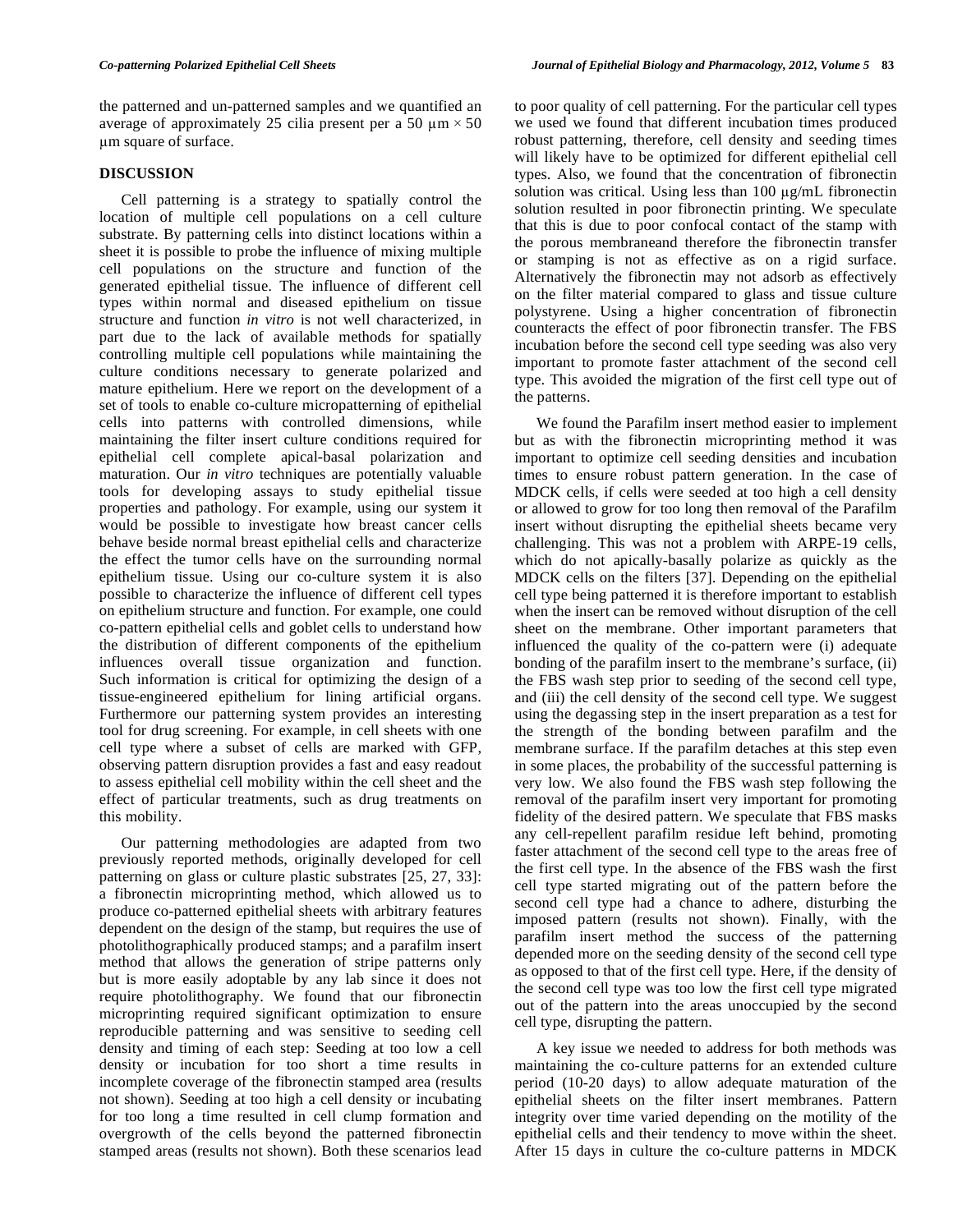| <b>Fibronectin Microprinting Method</b>                                                   | <b>Parafilm Insert Method</b>                                                                                              |
|-------------------------------------------------------------------------------------------|----------------------------------------------------------------------------------------------------------------------------|
| Allows generation of arbitrary shape patterns                                             | Pattern shapes are limited to stripes and circles [33].                                                                    |
| Allows generation of arbitrary sizes of patterns                                          | Patterns are generated manually, and thus, are limited in size and precision by<br>experimentor's ability to generate them |
| Requires access to photolithography equipment and knowledge of soft<br>lithography skills | Does not require any specialized equipment or set of skills                                                                |
| Patterns can be maintained for 15 days, depending on the cell type                        | Patterns can be maintained for 15 days, depending on the cell type                                                         |

cell sheets remained sharp suggesting little cellular rearrangement within the sheet occurs. Patterns in ARPE-19 cell sheets on the other hand became disrupted over the 15 day maturation period due to cell migration within the sheet. This increased migration behaviour may reflect the fact that ARPE-19 cells do not polarize as quickly as MDCK epithelial cells do over the 14-day culture period [37]. One potential strategy to decrease cell migration within the patterned sheets is to increase the adhesiveness of the filter substrate [38], for example by stamping with higher concentrations of fibronectin, to limit cell mobility on the filter surfaces. Assessing the ability of specific cell types to move within the sheet over time is therefore an important factor when designing an experiment that requires robust pattern maintenance.

 Another key issue we wanted to assess was whether our co-patterning methods disrupted normal epithelial cells polarization and maturation. Both our patterning methods allow an even nutrient supply from the basal compartment of the filter insert to the epithelial layer; therefore we predicted that our techniques should have no effect on sheet polarization and maturation. To assess polarization we focused on MDCK cells, which polarize over 7-15 days on filters insert [7, 8] and form cilia on the apical surface of the cells. Cilia formation (number and timing of appearance) was not affected by our co-culture procedures, suggesting that epithelial sheet maturation was not affected by the coculture process.

 Table **1** compares our two patterning methods and highlights the advantages and disadvantages of each. A consideration of these is important when selecting which method is most appropriate to address a specific biological question with the available resources. The fibronectin microprinting method is most useful when the epithelium sheet shape or pattern size are important factors for the experimental design. For example using this technique we could assess if the invasion of cancer cells into normal epithelial cell sheets depends on the size or the shape of the cancer cell sheet. We envision the parafilm patterning technique is most useful when the cell sheets size or pattern size are not important factors for the experimental design. Also, this method is appropriate when the use of protein such as fibronectin can affect the experimental outcome. For example using this technique we could assess the effect of a drug on pattern disruption rate and hence cell mobility within the epithelial sheet. Both co-culture systems are therefore powerful tools for understanding epithelial cell

biology *in vitro* and for optimizing the design of tissueengineered epithelium.

### **CONCLUSIONS**

 Despite the importance of epithelial tissue in most major organs there have been limited attempts to tissue engineering artificial epithelium. A key feature of mature epithelium is the presence of an apical-basal polarization. We have developed a set of micropatterning techniques to spatially control the organization of co-cultures of epithelial cells on filter insert membranes under the culture conditions necessary to induce epithelial cell polarization. Each of our methods offers different advantages depending on the requirements of the system necessary for cell patterning. Our fibronectin microprinting method allows co-patterning of distinct populations of epithelial cells in any arbitrary pattern. Our Parafilm patterning method allows co-patterning distinct populations of epithelial cells in stripes but is extremely straightforward and could be adopted by any laboratory without the need of specialized microfabrication equipment and access to a clean room. Our methods will be useful for probing the importance of cell organization on epithelium function for applications in tissue engineering and generating relevant *in vitro* models of diseased epithelium.

# **ACKNOWLEDGEMENTS**

 This work was funded by a National Science and Engineering Research Council (NSERC) Discovery grant to AM and an NSERC CGS award to SJ. The authors have no conflict of interests to declare.

#### **CONFLICT OF INTEREST**

None declared

#### **REFERENCES**

- [1] Kojima K, Vacanti CA. Generation of a tissue-engineered tracheal equivalent. Biotechnol Appl Biochem 2004; 39: 257-62.
- [2] Tran SD, Wang J, Bandyopadhyay BC, *et al*. Primary culture of polarized human salivary epithelial cells for use in developing an artificial salivary gland. Tissue engineering 2005; 11: 172-81.
- [3] Frank SA. Dynamics of Cancer: Incidence, Inheritance, and Evolution. 2010/09/08 ed. Princeton: Princeton University Press; 2007.
- [4] Bissell MJ, Rizki A, Mian IS. Tissue architecture: the ultimate regulator of breast epithelial function. Curr Opin Cell Biol 2003;  $15: 753-62.$
- [5] Bloom W, Fawcett DW. A Textbook of Histology 1968.